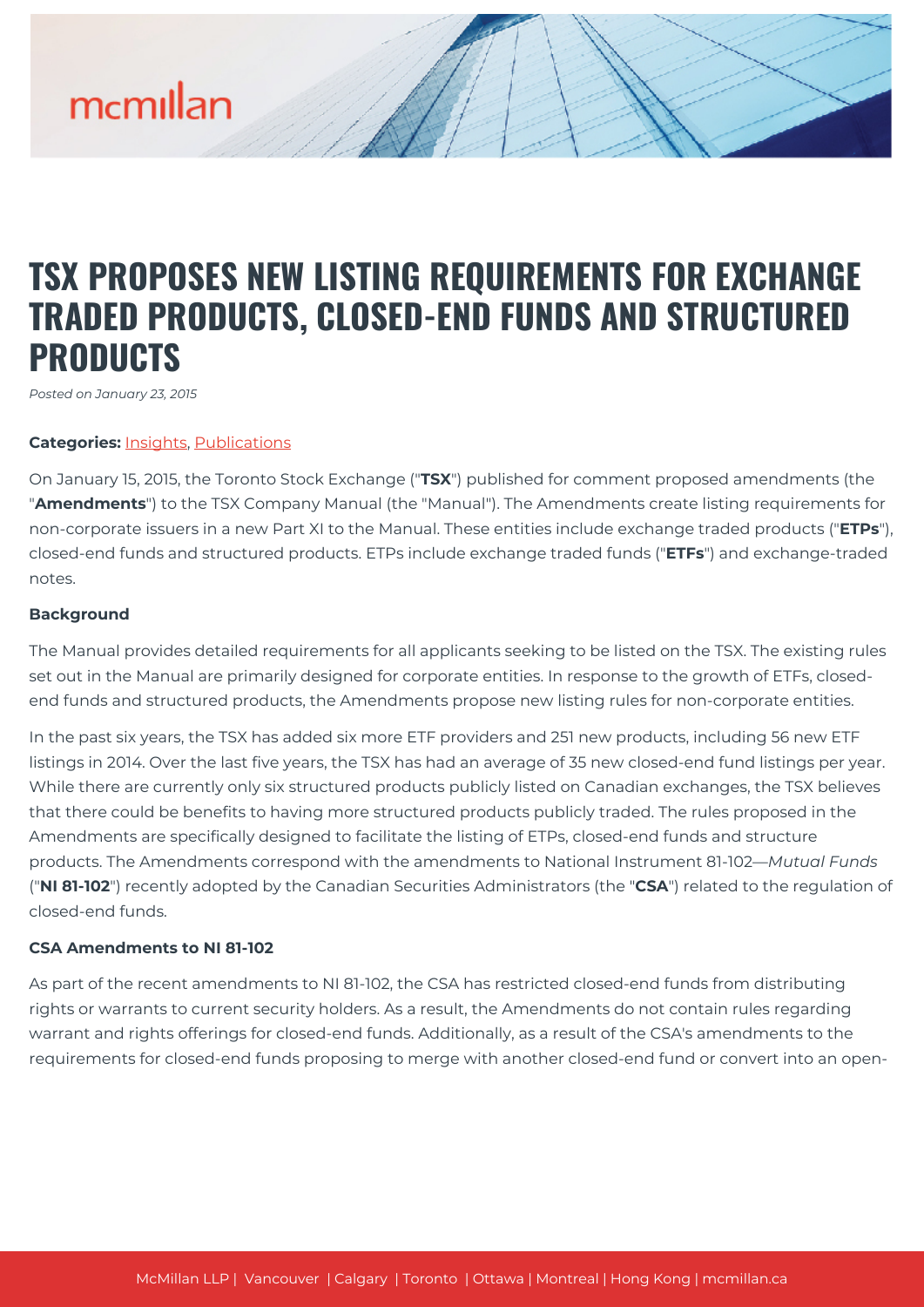

ended mutual fund, the TSX rules relating to these matter will be removed concurrently with the implementation of the Amendments.

#### **Proposed Amendments**

# *A. Minimum requirements for original listings*

The Amendments create minimum listing requirements for non-corporate issuers.

The TSX proposes \$1 million as the minimum market capitalization for ETP listings. Less than the current unpublished practice of a \$2 million minimum, this is intended to accommodate designated brokers who want to limit the seed capital for an ETP. The Net Asset Value ("**NAV**") must be calculated daily and be available on a publicly accessible website. An ETP not issued by a financial institution would also be required to have a CEO, CFO, Secretary and Independent Review Committee ("**IRC**"). An ETP issued by a financial institution would need to identify the individuals who are responsible for the management and operations of the ETP.

Closed-end funds would be subject to a minimum market capitalization of \$20 million, which reflects current TSX practice. At least 1 million freely-tradable securities would need to be held by at least 300 public holders, each with one board lot or more. The Amendments would also require that the NAV be calculated weekly and be available on a publicly accessible website. There must also be a CEO, CFO, Secretary and IRC for the closedend fund or its manager.

Structured products would be subject to a minimum market capitalization of \$1 million, which is lower than the current TSX practice of a \$2-million minimum, in order to accommodate structured products' short product lives and low trading volumes. The TSX also proposes the NAV to be calculated weekly and be available on a public website. A non-financial institution issuer or its manager would be required to have two independent directors, a CEO, CFO and Secretary. For structured products issued by a financial institution, the individuals responsible for the management and operations would need to be identified. The TSX encourages entities other than financial institutions to have preliminary discussions with the TSX prior to submitting their listing application.

#### *B. Capital structure changes*

The Amendments propose further rules for transactions involving capital structure changes subsequent to the original listing. In general, listed ETPs must notify the TSX of any issuance or potential issuance of a new class of securities that is convertible into a listed class of securities. No prior notification is necessary if the securities are offered on a continuous basis. For closed-end funds and structured products, they must notify the TSX of any issuance or potential issuance of securities other than unlisted, non-voting and non-participating securities and receive pre-approval from TSX.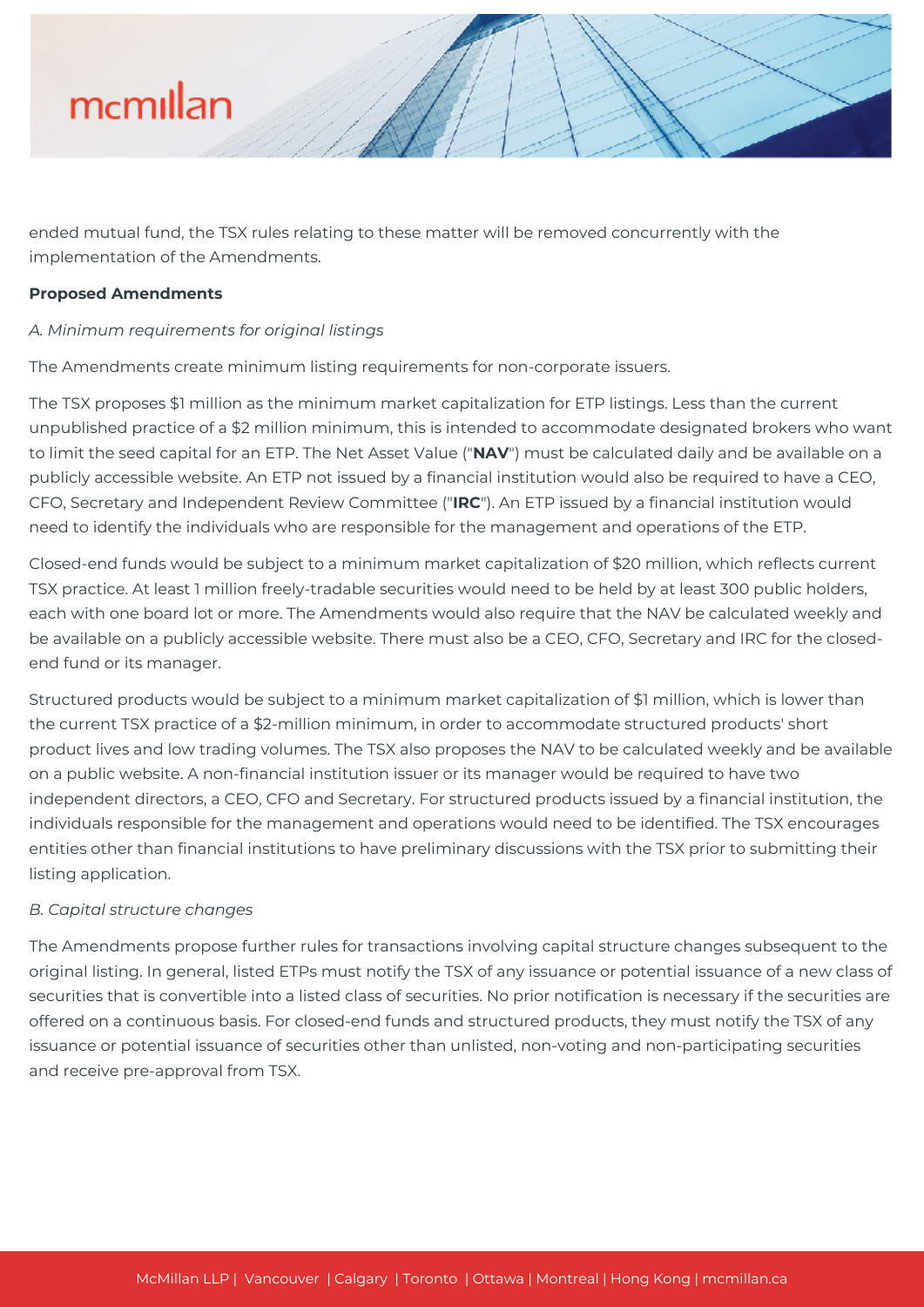# mcmillan

### *a. Additional listings*

Under the proposed Amendments, the creation of any securities of an ETP must accord with its constating documents and NI 81-102. ETPs must provide a Form 1 and a legal opinion that securities from the previous quarter have been fully paid.

Closed-end funds and structured products require TSX acceptance before proceeding with the issuance of any securities other than unlisted, non-voting and non-participating securities. Any public announcements of the transaction must indicate this.

### *b. Supplemental listings*

The Amendments propose that ETPs or closed-end funds must apply to the TSX in order to list any securities of a class that is not already listed. The TSX will give a preliminary opinion on the eligibility to list the supplemental securities.

There are also specific rules if the new class of securities is convertible into a currently listed class of securities. For ETPs, the number of securities of the new class must not be less than the minimum prescribed number as set out in the constating documents. For closed-end funds, the market value of the securities of the new class must not be less than \$2 million and there must be at least 100,000 freely-tradable securities held by at least 100 public board lot holders.

If the new class of securities to be listed by ETPs or closed-end funds is not convertible into a currently listed class of securities, such a listing needs to comply with the minimum original listing requirements for the respective products.

#### *c. Security holder approval*

In addition to the requirements under section 5.1 under NI 81-102, the Amendments propose that security holder approval be required for any amendments to the constating documents that are not otherwise covered by their general amendment provisions. Any extensions of an ETP or closed-end fund beyond the original termination date must also have security holder approval unless the security holders are given an opportunity to redeem securities at NAV on the original termination date.

### *d. Termination*

Unless there is a fixed termination date, security holders of non-corporate issuers must be given at least 30 days' notice before termination.

*e. Notification to TSX*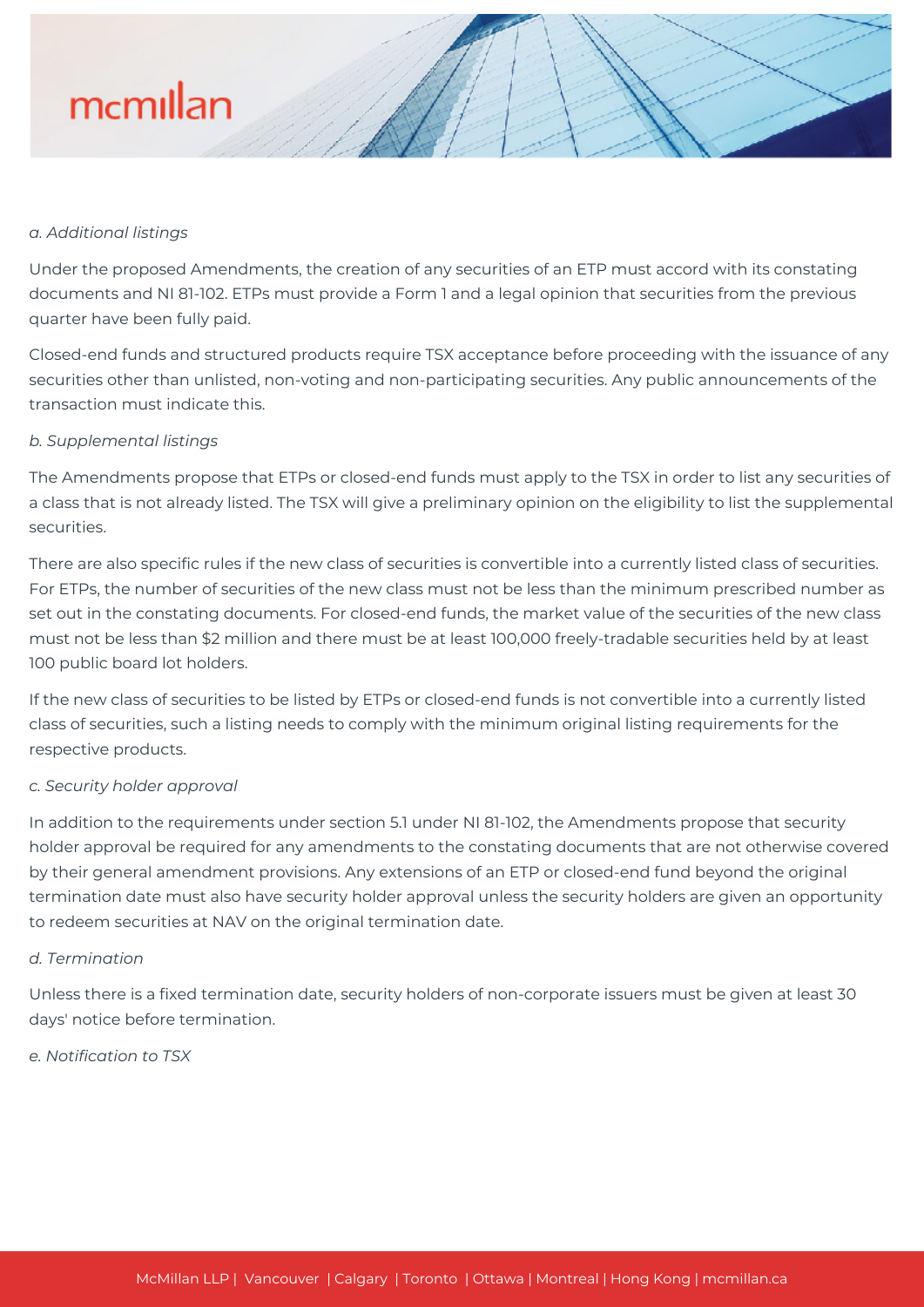# mcmillan

Non-corporate issuers must pre-clear with the TSX any materials sent to security holders unless they are continuous disclosure documents like financial statements or management reports on fund performance.

# *f. Continued listing requirements and delisting*

Under the Amendments, securities of a closed-end fund may be suspended or delisted if the fund is less than \$3 million in the value for over 30 consecutive days, has less than 500,000 freely-tradable publicly held securities, or has less than 150 public security holders. For ETPs and structured products, the requirements are more general. They may be delisted if continued listing does not preserve the quality of the market.

# **Specific Questions**

The TSX has posed the following specific questions with respect to the Amendments:

- 1. Are the proposed original listing requirements for ETPs, Closed-end Funds and Structured Products appropriate? In particular, are the proposed minimum initial public offering conditions appropriate?
- 2. For Closed-end Funds that do not calculate NAV on a daily basis, what is a reasonable time period within which they should be required to price an offering of additional listed securities?
- 3. For Closed-end Funds, is it appropriate to require new funds to publish a daily NAV on their website? Should exemptions be made for certain fixed-income funds or alternative asset funds?
- 4. Does Independent Review Committee approval for fund mergers provide any value to the TSX? Is there any other way to provide comfort to TSX, when security holder approval is not sought, that the merger of two funds is fair and reasonable for current security holders of both funds?
- 5. Should TSX require security holder approval for any other matters for ETPs, Closed-end Funds and Structured Products?
- 6. Are the proposed continued listing requirements appropriate?
- 7. Are there any other rules or requirements contained in the Manual that should be adapted to better suit ETPs, Closed-end Funds and Structured Products?

The deadline for submitting comments to the TSX is March 16, 2015. Please contact a member of our Investment Funds & Asset Management Group listed below if you have any questions or seek assistance with the preparation of a comment letter.

by Jason A. Chertin, Money Khoromi and Ke-Jia Chong, Student-at-law

# **A Cautionary Note**

The foregoing provides only an overview and does not constitute legal advice. Readers are cautioned against making any decisions based on this material alone. Rather, specific legal advice should be obtained.